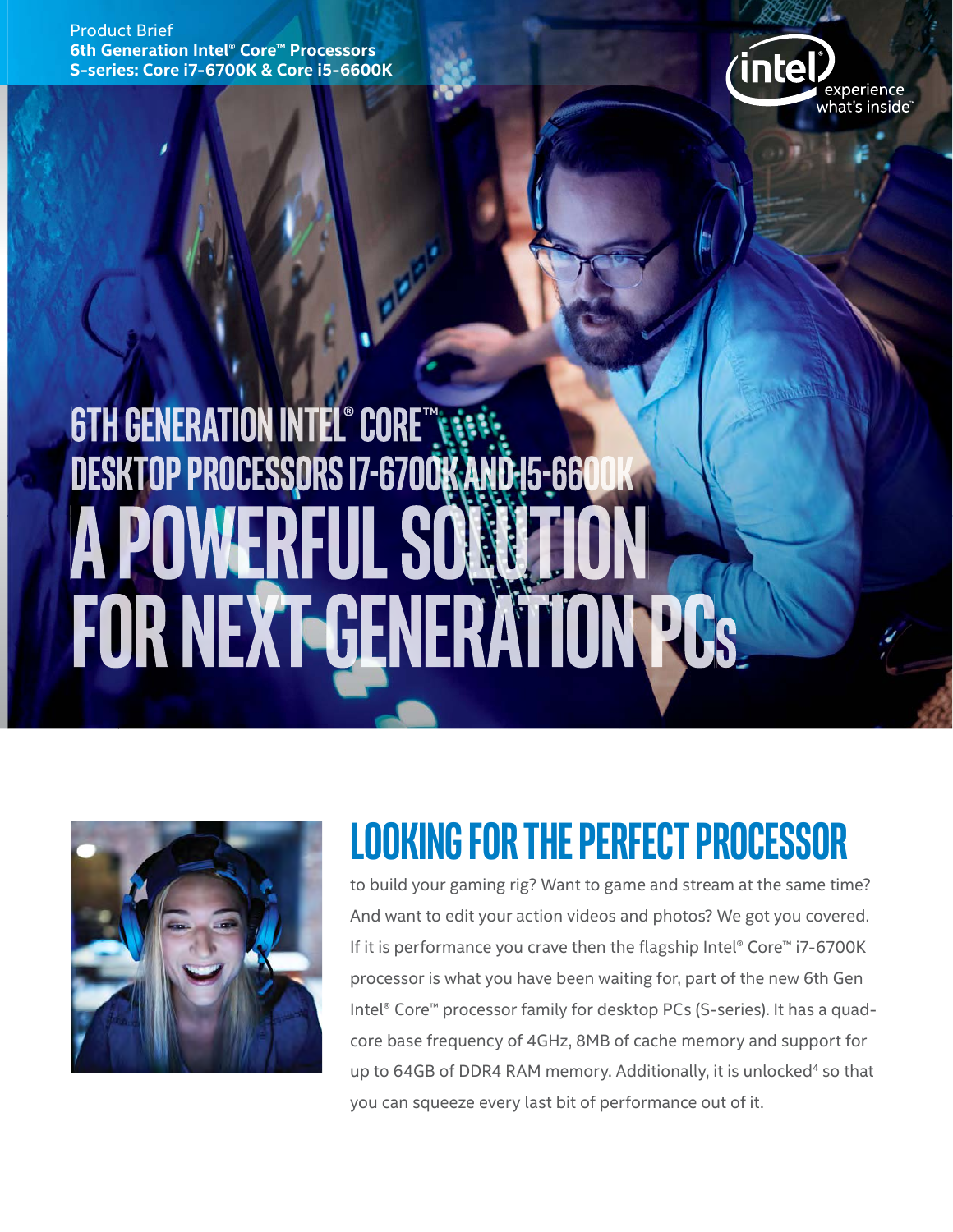### Product Brief **6th Generation Intel® Core™ Processors S-series: Core i7-6700K & Core i5-6600K**





#### **RESPONSIVE PERFORMANCE**

- The new architecture and design of the 6th Gen Intel® Core™ processor for desktop PCs delivers:
	- $\Box$  A new full range base-clock settings<sup>1</sup> that provide more granularity for overclocking<sup>4</sup> your platform. This is possible with the new Intel Core i7-6700K and i5-6600K and the Intel® Z170 chipset that also allows you to tune key aspects of your system including cores, power and memory.
	- □ Support for DDR4 RAM memory technology in mainstream platforms, allowing systems to have up to 64GB of memory and higher transfer speeds at lower power when compared to DDR3 (DDR4 speed 2133 MT/s at 1.2V vs DDR3 speed 1600 MT/s at 1.5).
- 6th Gen Intel Core i7 and Core i5 processors for desktop PCs come with Intel® Turbo Boost 2.0 Technology which gives you that extra burst of performance.1
- $\blacksquare$  Intel  $\degree$  Hyper-Threading Technology<sup>1</sup> allows each processor core to work on two tasks at the same time, improving multitasking, speeding up the workflow, and accomplishing more in less time. With the Intel Core i7 desktop processor, you can have up to 8 simultaneous threads.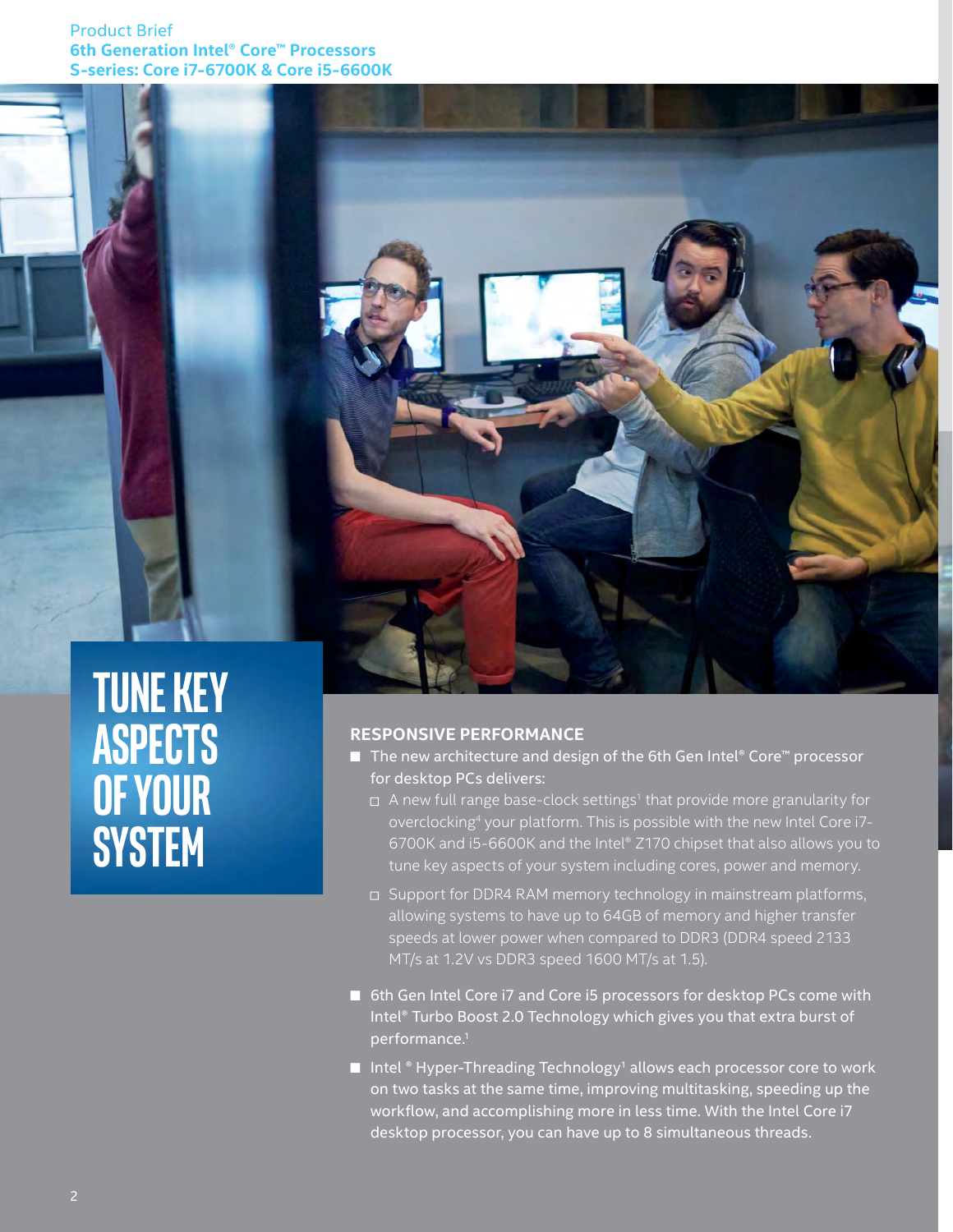### **STUNNING VISUALS**

- Videos come to life in Ultra HD 4K so users can enjoy amazing and vibrant multimedia experiences on Ultra HD and 4K displays (up to 4096x2304 resolution).1 To deliver this experience, Intel® Core™ i7-6700K and i5- 6600K processors incorporate support for HEVC, VP8 and VP9.
- Intel® Quick Sync Video technology accelerates most video capabilities, allowing users to create and share in real-time and multi-task without interruption.
- 6th Gen Intel Core i7 and Core i5 processors support graphics programmability features such as OpenCL 2.0 so programmers can easily take advantage of the graphics compute capabilities.
- With native support for the new DirectX 12<sup>5</sup> API, 6th Gen Intel Core processors can provide a better experience for gaming and graphics that take advantage of DirectX 12.

# **CREATE AND SHARE IN REAL-TIME**



#### **INCREASED SECURITY**

**6th Gen Intel® Core™ processors off er hardware-level security features such as:**

- Intel® Software Guard Extensions (Intel® SGX) that help protect your system and your data.<sup>1</sup>
- Intel® Memory Protection Extensions<sup>1</sup> that help protect an application's run-time integrity.
- Intel® Device Protection Technology with BIOS Guard 2.0<sup>1</sup> and Intel® Device Protection Technology with Boot Guard help protect your system during boot.

Whether you use your PC for gaming, rendering, editing or creating, the 6th Gen Intel Core i7-6700K and i5-6600K processors deliver a great PC experience.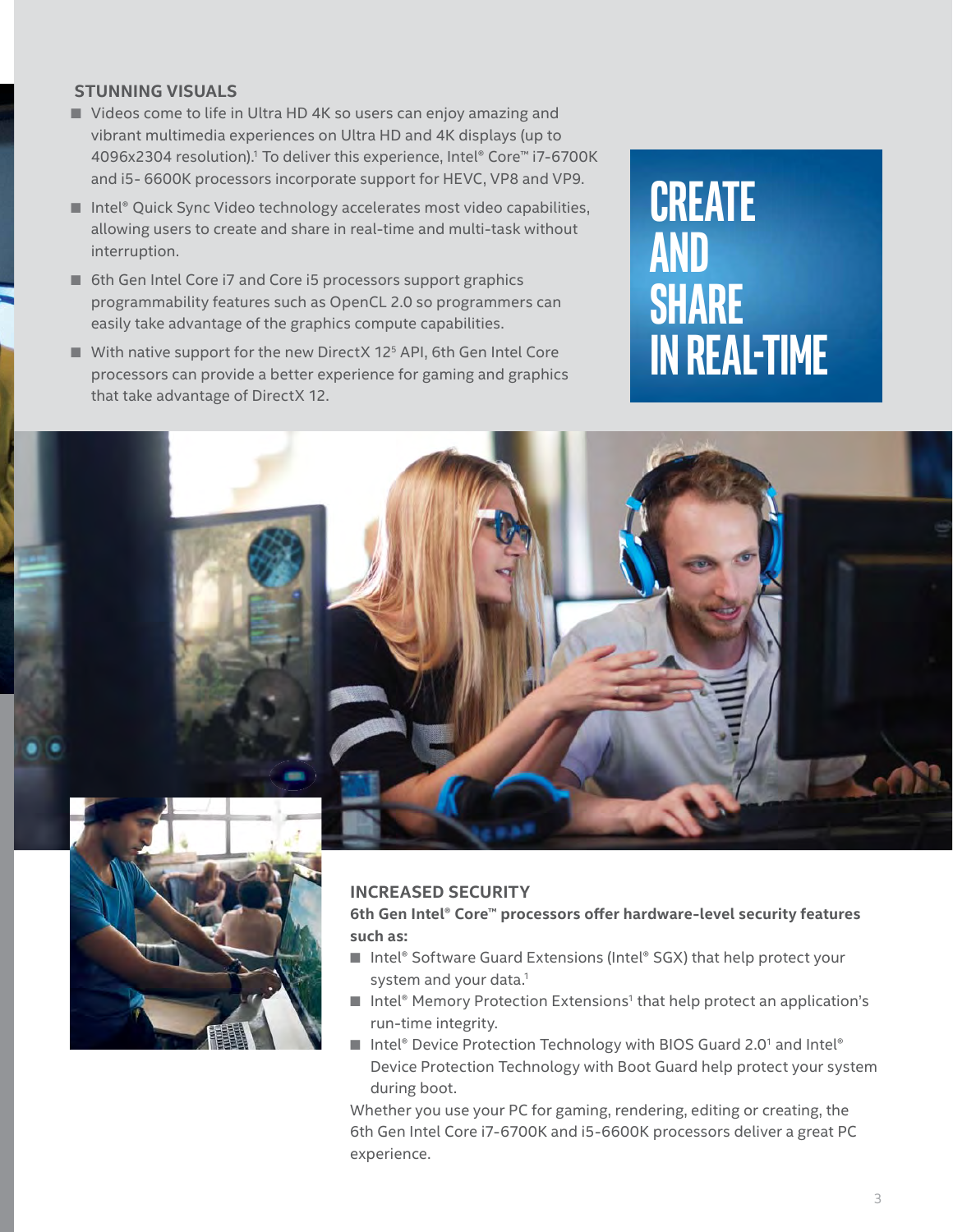## **6TH GEN INTEL® CORE PROCESSOR™ FEATURES AT A GLANCE**

| FEATURES <sup>1</sup>                                                                                      | <b>BENEFITS</b>                                                                                                                                                                                                                                                                                                                                                                                                                                                                     |  |
|------------------------------------------------------------------------------------------------------------|-------------------------------------------------------------------------------------------------------------------------------------------------------------------------------------------------------------------------------------------------------------------------------------------------------------------------------------------------------------------------------------------------------------------------------------------------------------------------------------|--|
| Intel® Turbo Boost Technology 2.01                                                                         | Dynamically increases the processor's frequency, as needed, by taking advantage<br>of thermal and power headroom when operating below specified limits.                                                                                                                                                                                                                                                                                                                             |  |
| Intel <sup>®</sup> Hyper-Threading<br>Technology <sup>1</sup>                                              | Delivers two processing threads per physical core. Highly threaded applications can<br>get more work done in parallel, completing tasks sooner.                                                                                                                                                                                                                                                                                                                                     |  |
| Intel® Built-In Visuals                                                                                    | Intel® HD Graphics - Play HD videos with exceptional clarity, view and edit even<br>the smallest details of photos, and play today's modern games.<br>Intel® Quick Sync Video - Delivers excellent video conferencing capability, fast<br>video conversion, online sharing, and fast video editing and authoring.<br>Intel® Clear Video HD-Visual quality and color fidelity enhancements for HD<br>playback and immersive web browsing.                                            |  |
| <b>Integrated Memory Controller</b>                                                                        | Now supporting DDR4 offers stunning memory read/write performance through<br>efficient prefetching algorithms, lower latency, and higher memory bandwidth as<br>compared to previous generations.                                                                                                                                                                                                                                                                                   |  |
| Intel® Smart Cache                                                                                         | Dynamically allocates shared cache to each processor core, based on workload,<br>reducing latency and improving performance.                                                                                                                                                                                                                                                                                                                                                        |  |
| Intel <sup>®</sup> Virtualization Technology <sup>1</sup>                                                  | Allows one hardware platform to function as multiple "virtual" platforms. Offers<br>improved manageability by limiting downtime and maintaining productivity by<br>isolating computing activities into separate partitions.                                                                                                                                                                                                                                                         |  |
| Intel <sup>®</sup> Advanced Encryption<br><b>Standard New Instructions</b><br>(Intel® AES-NI) <sup>1</sup> | A fast, secure AES engine for a variety of encryption apps, including whole disk<br>encryption, file storage encryption, conditional access of HD content, internet<br>security, and VoIP. Consumers benefit from protected internet and email content,<br>plus fast, responsive disk encryption.7                                                                                                                                                                                  |  |
| Intel® Power Optimizer & Processor<br>C-States                                                             | Intel® Power Optimizer increases periods of silicon sleep state across the platform<br>ingredients, including the CPU, chipset, and third-party system components, to<br>reduce power                                                                                                                                                                                                                                                                                               |  |
| CPU/Memory/Graphics<br>Overclocking <sup>4</sup>                                                           | On select products, CPU/graphics and memory can be run at frequencies above<br>the rated frequency of the part resulting in higher performance.                                                                                                                                                                                                                                                                                                                                     |  |
| Intel <sup>®</sup> Secure Key <sup>8</sup>                                                                 | Security hardware-based random number generator that can be used for<br>generating high-quality keys for cryptographic (encryption and decryption)<br>protocols. Provides quality entropy that is highly sought after in the cryptography<br>world for added security.                                                                                                                                                                                                              |  |
| Intel <sup>®</sup> Transactional<br>Synchronization Extensions (TSX) <sup>1</sup>                          | TSX-NI is a set of instructions focused on enterprise-level multi-threaded<br>performance scaling, making parallel operations more efficient via improved<br>control of software threads and locks. This offers performance benefits for<br>enterprise-level big data analytics/business intelligence and visualization apps,<br>which involve multi-user collaboration. Available on the Core™ I7 and Core™ i5<br>processors with Intel® vPro™ Technology and unlocked processors. |  |
| Intel <sup>®</sup> Advanced Vector Extensions<br>2.02 (Intel®AVX2)                                         | AVX 2.0 is an extension of AVX 1.0 with new optimized instructions to deliver<br>enhanced performance on floating point-intensive apps. AVX 2.0 adds 256-bit<br>integer instructions and new instructions for FMA (Fused Multiply Add). FMA<br>delivers better performance on media and floating point computations, including<br>face recognition; professional imaging; high-performance computing; consumer<br>video and imaging; compression; and encryption.                   |  |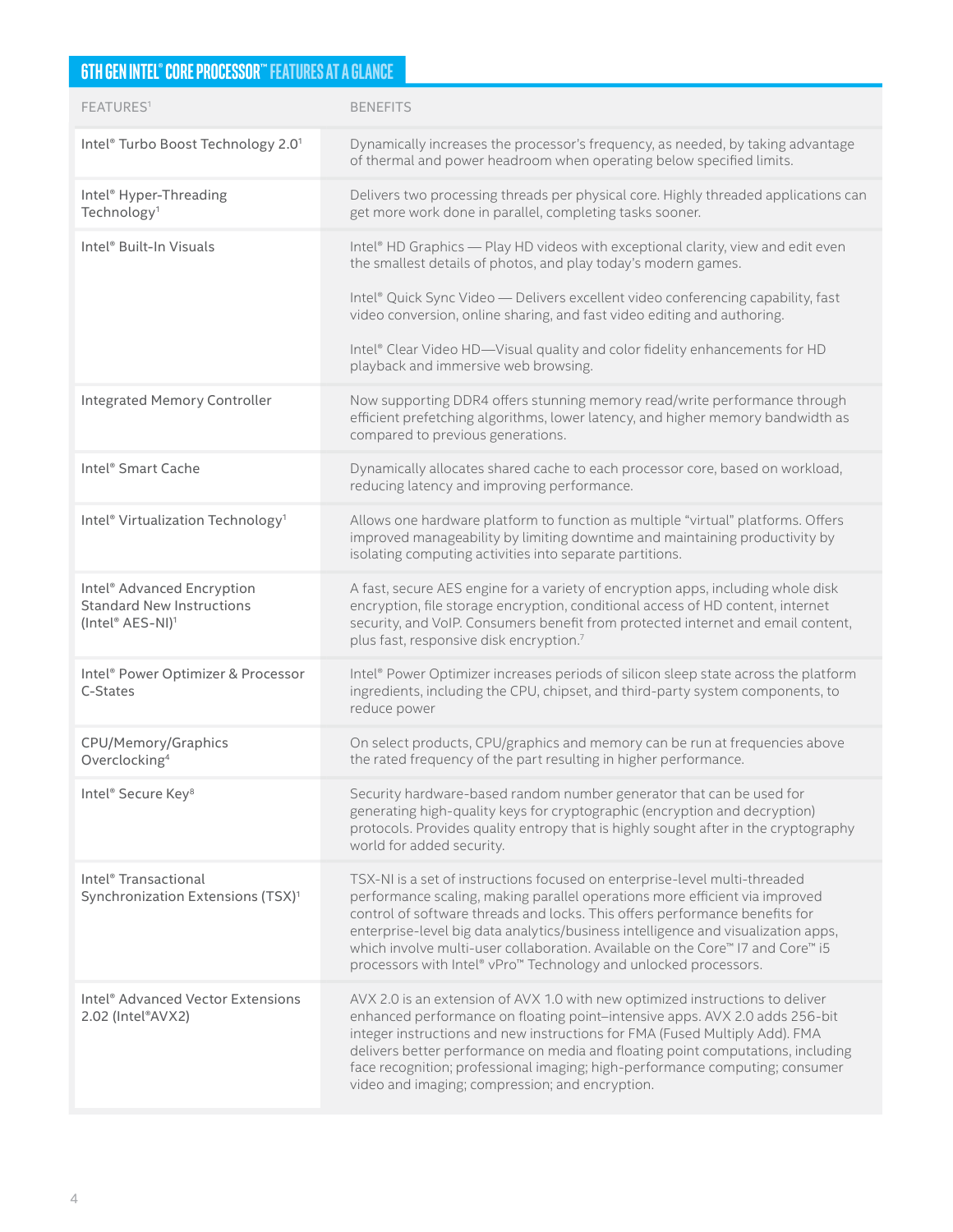### **6TH GEN INTEL® CORE PROCESSOR™ FEATURES AT A GLANCE**

| FEATURES <sup>1</sup>                                             | <b>BENEFITS</b>                                                                                                                                                                                                                                                                                                                                                                                                              |  |
|-------------------------------------------------------------------|------------------------------------------------------------------------------------------------------------------------------------------------------------------------------------------------------------------------------------------------------------------------------------------------------------------------------------------------------------------------------------------------------------------------------|--|
| Intel <sup>®</sup> OS Guard <sup>1</sup>                          | A hardware-based security feature that protects the OS (operating system) kernel.<br>OS Guard helps prevent use of malicious data or attack code located in areas of<br>memory marked as user mode pages from taking over or compromising the OS<br>kernel. OS Guard is not application-specific and protects the kernel from any<br>application.                                                                            |  |
| <b>VMCS</b> shadowing                                             | VMCS shadowing allows a Virtual Machine Manager (VMM) running in a guest<br>(nested virtualization) to access a shadow VMCS memory area using the normal<br>VMRead/VMWrite instructions. This technology reduces overhead for a more<br>natural and responsive user experience. It also allows users to take control of their<br>personal and professional data and apps while being protected by game-changing<br>security. |  |
| Intel® Ready Mode Technology <sup>1</sup>                         | Provides quick access to your PC with applications that are up-to-date and<br>constantly connected.                                                                                                                                                                                                                                                                                                                          |  |
| Intel <sup>®</sup> Identity Protection<br>Technology <sup>1</sup> | Help protect your One Time Password (OTP) credentials and PKI certificates and<br>add a layer of encrypted second factor authentication for online transactions.<br>Log into your system or make secure credit card purchases on your system using<br>near-field communication (NFC)-enabled cards.                                                                                                                          |  |
| PCI Express* 3.0 Interface                                        | Offers up to 8 GT/s for fast access to peripheral devices and networking with up<br>to 16 lanes. <sup>3</sup> PCI Express ports can be configured as 1x16, 2x8, or 1x8 and 2x4<br>depending on motherboard designs.                                                                                                                                                                                                          |  |
| Green Technology                                                  | Manufactured with lead-free and halogen-free component packages                                                                                                                                                                                                                                                                                                                                                              |  |
| <b>Conflict Free</b>                                              | "Conflict-free" means "DRC conflict-free", which is defined by the Securities and<br>Exchange Commission rules to mean products that do not contain conflict minerals<br>(tin, tantalum, tungsten and/or gold) that directly or indirectly finance or benefit<br>armed groups in the Democratic Republic of the Congo (DRC) or adjoining countries.                                                                          |  |

**HELPS PROTECT YOUR SYSTEM AND YOUR DATA**

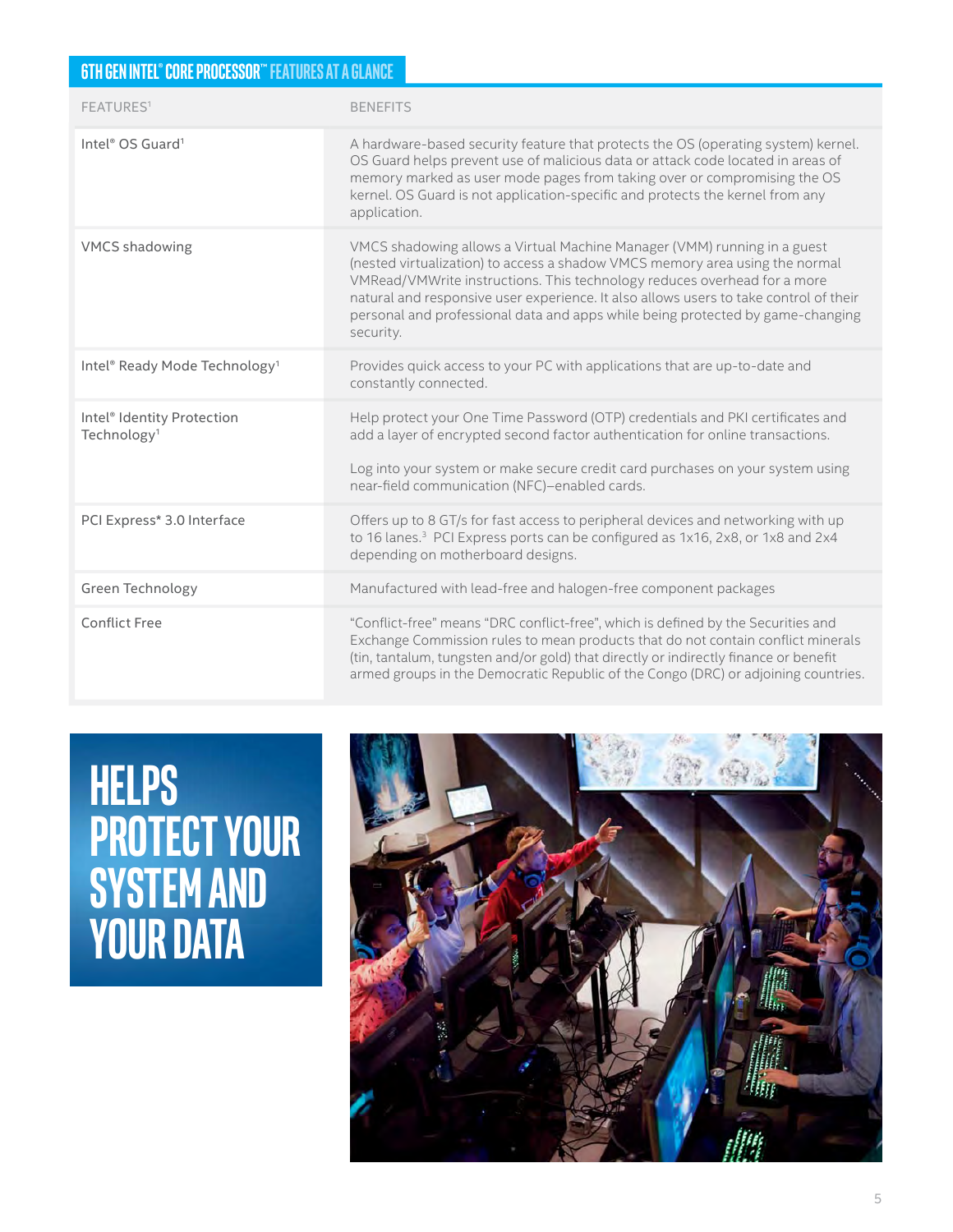### **6TH GEN INTEL® CORE PROCESSOR™ COMPARISON**

| <b>FEATURES</b>                                                                             | <b>6TH GEN INTEL®</b><br>CORE™ i7-6700K PROCESSOR             | <b>6TH GEN INTEL®</b><br>CORE™ i5-6600K PROCESSOR             |
|---------------------------------------------------------------------------------------------|---------------------------------------------------------------|---------------------------------------------------------------|
| Intel® Turbo Boost Technology <sup>1</sup><br>Maximum Single Core™ Turbo<br>Frequency (GHz) | 4.2                                                           | 3.9                                                           |
| <b>Base Frequency (GHz)</b>                                                                 | 4.0                                                           | 3.5                                                           |
| Number of Processor Cores/Threads                                                           | 4/8                                                           | 4/4                                                           |
| Cache Memory (MB)                                                                           | 8                                                             | 6                                                             |
| Intel® Turbo Boost Technology 2.01                                                          | Yes                                                           | Yes                                                           |
| Number of Memory Channels <sup>1</sup>                                                      | 2 (DDR4 2133MT/s at 1.2V or<br>DDR3L up to 1600MT/s at 1.35V) | 2 (DDR4 2133MT/s at 1.2V or<br>DDR3L up to 1600MT/s at 1.35V) |
| Intel <sup>®</sup> Hyper-Threading Technology <sup>1</sup>                                  | Yes                                                           | No                                                            |
| Intel <sup>®</sup> Smart Cache                                                              | Yes                                                           | Yes                                                           |
| Intel® AES-New Instructions<br>$(AES-NI)^1$                                                 | Yes                                                           | Yes                                                           |
| Intel <sup>®</sup> Advanced Vector Extensions<br>(AVX) 2.0 <sup>2</sup>                     | Yes                                                           | Yes                                                           |
| CPU/Graphics/Memory<br>Overclocking <sup>4</sup>                                            | Yes                                                           | Yes                                                           |
| Intel <sup>®</sup> Iris <sup>™</sup> Pro Graphics                                           | No                                                            | No                                                            |
| Intel® Quick Sync Video <sup>1</sup>                                                        | Yes                                                           | Yes                                                           |
| Intel Clear Video HD <sup>1</sup>                                                           | Yes                                                           | Yes                                                           |
| Intel® Virtualization Technology <sup>1</sup><br>(Intel® VT)                                | Yes                                                           | Yes                                                           |
| Intel® TSX-NI1                                                                              | Yes                                                           | Yes                                                           |
| Intel <sup>®</sup> Identity Protection<br>Technology <sup>1</sup>                           | Yes                                                           | Yes                                                           |
| Intel® Software Guard Extensions<br>(Intel® SGX) <sup>1</sup>                               | Yes                                                           | Yes                                                           |
| Intel® Boot Guard <sup>1</sup>                                                              | Yes                                                           | Yes                                                           |
| Intel® OS Guard <sup>1</sup>                                                                | Yes                                                           | Yes                                                           |
| Intel BIOS Guard <sup>1</sup>                                                               | Yes                                                           | Yes                                                           |
| <b>Conflict Free</b>                                                                        | Yes                                                           | Yes                                                           |